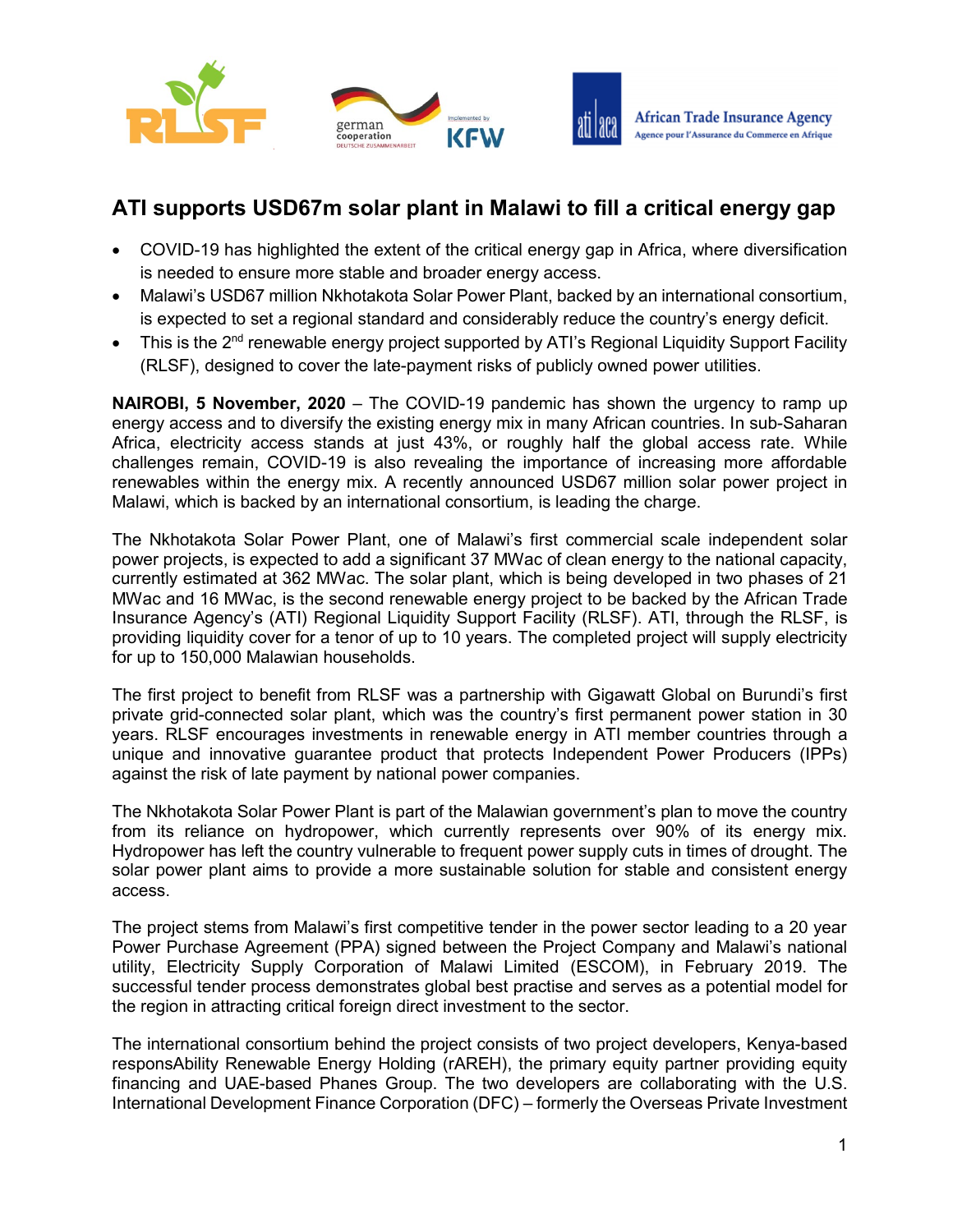Corporation (OPIC) – which is contributing debt financing, and Natsons which is the local development partner.

In 2017, ATI and the German Development Bank, KfW, with financing from the German Federal Ministry for Economic Cooperation and Development (BMZ), launched the RLSF. The Facility was created to help tackle climate change and attract investments by supporting renewable energy projects in ATI's member countries. RLSF has an initial capacity of EUR 63.2 million and it supports small and mid-scale renewable energy projects with an installed capacity of up to 50 MW (and in exceptional cases up to 100 MW) by protecting the developers against the risk of delayed payments by public off-takers to ensure more projects reach financial close.

The Facility can be accessed by IPPs located in countries that sign onto the RLSF Memorandum of Understanding (MoU). To date, seven countries have signed on – Benin, Burundi, Côte d'Ivoire, Madagascar, Malawi, Uganda and Zambia, with several others in the pipeline including Ethiopia and Ghana. ATI is actively encouraging other countries to sign on as a way of providing more costeffective and clean energy solutions.

# **QUOTE from Benjamin Mugisha, Chief Underwriting Officer, ATI**

*"COVID-19 has laid bare the link between social infrastructure and economic development. Access to adequate electricity underpins both. This project demonstrates that there is still opportunity and demand for renewable energy projects in Africa. ATI is excited to be part of this potentially transformative project, particularly now, when it is so important to show the world that it is still possible to build sound renewable energy projects that can have lasting change."*

# **QUOTE from Dr. Thomas Duve, Director - Southern Africa, KfW**

*"The investments required to meet Africa´s growing demand for sustainable energy based on renewables is far greater than the funds available from public sources. But African governments and their development partners can facilitate the private sector investments necessary to bridge this gap. Together, we can build stable, predictable enabling frameworks and we can offer targeted de-risking instruments. KfW's support with funding from the German Federal Ministry for Economic Cooperation and Development (BMZ) to the RLSF demonstrates our commitment to this process, and to the development of a sustainable energy market in Africa. Only with that in place can we address the fundamental challenges of energy access, energy security and climate change."*

## **QUOTE from Martin Haupts, CEO, Phanes Group**

*"Lack of power increased the challenges that Malawi faced during the COVID-19 pandemic. This project demonstrates that solar energy offers a viable path to bringing power to those communities*  which need it most, supporting social and economic development. We are thankful to all the *partners in the Nkhotakota project, who have been instrumental in realizing our aim to electrify new markets in Africa. Our goal is for this project to serve as a model for future private investment into the local solar sector."*

## **QUOTE from Chris Bale, CEO, rAREH**

*"rAREH is delighted to be working with our partners to actualize this project. rAREH is committed to long-term investments to renewable power plants in Africa. We very much look forward to continuing to work with the government and people of Malawi to fulfil the country's appetite for clean, economical renewable power."*

# **QUOTE from Andrew Herscowitz, Chief Development Officer, U.S. International Development Finance Corporation (DFC)**

*"We are pleased to support this important project, which will help expand renewable power generation to benefit the people of Malawi. Increasing electricity generation and access are key to*